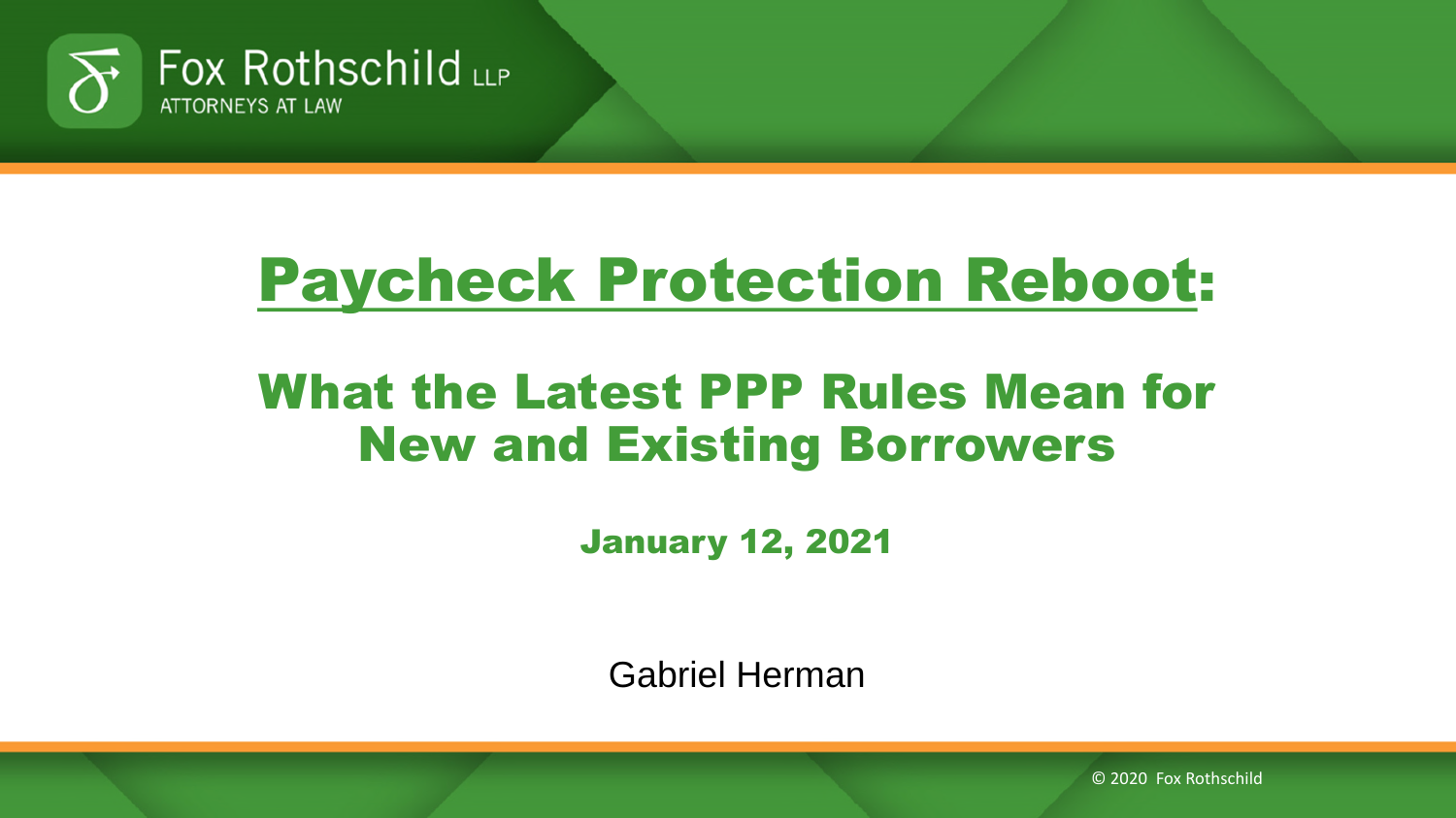#### The CARES Act and SBA Loans



#### **Gabriel Herman**

- A member of Fox Rothschild's corporate practice group, Gabe advises clients on a wide range of business matters, with a particular focus on mergers and acquisitions, real estate transactions, financing transactions and ownership transition programs
- As former outside counsel to a number of the nation's largest SBA lenders, Gabe brings a unique and informed perspective to PPP loans
- Fox Rothschild has assembled a multidisciplinary team of attorneys to guide clients in securing the assistance made available through this massive new law
- Our deep experience in corporate financing and lending, and specific experience in advising on Small Business Administration loans, enable us to direct clients to the smartest and most strategic options

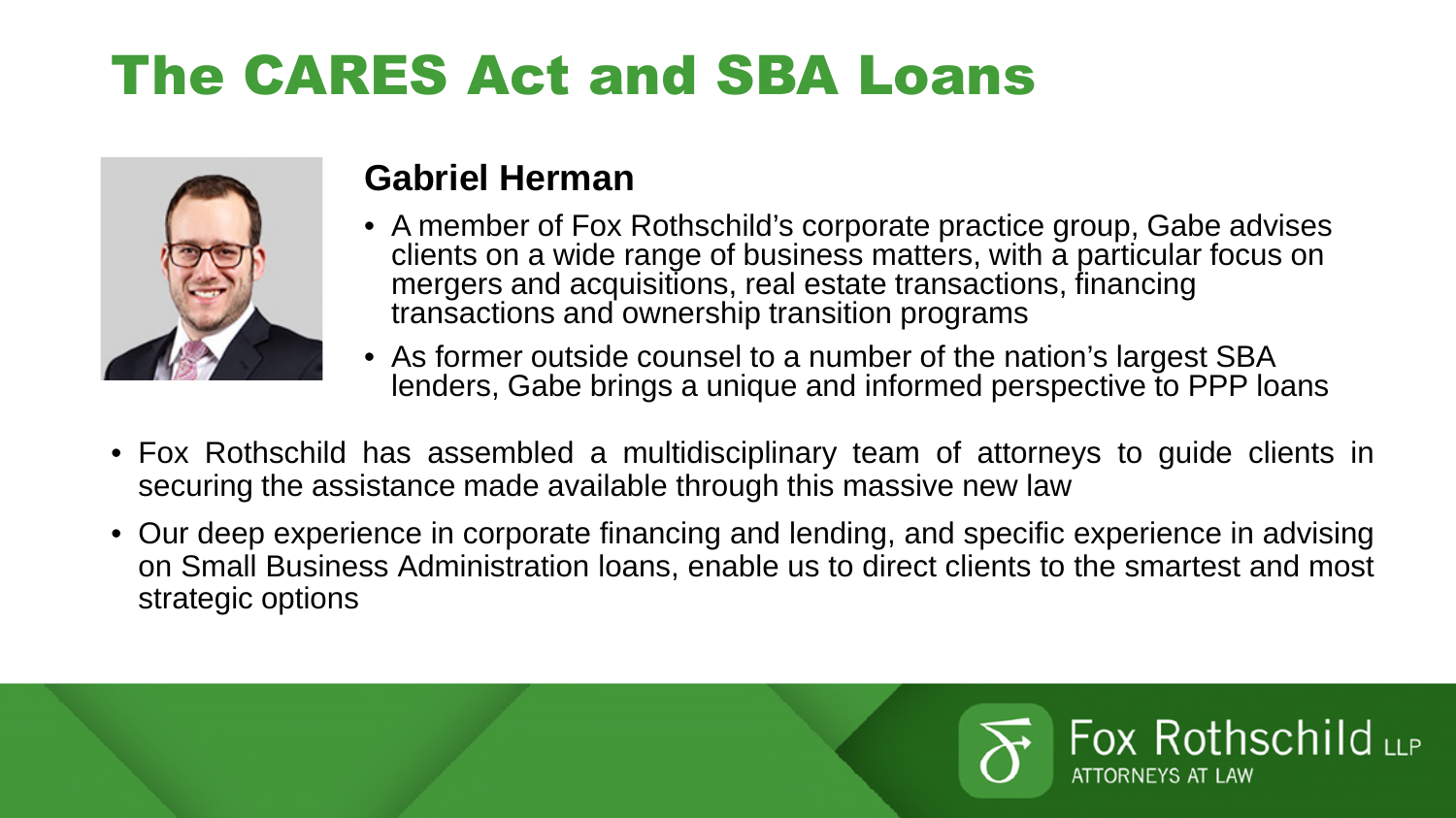#### Economic Aid to Hard-Hit Small Businesses, Nonprofits and Venues Act

- The Economic Aid to Hard-Hit Small Businesses, Nonprofits and Venues Act (the "Economic Aid Act" or "Act") was signed into law and modified the PPP, EIDL, and other government programs
- The Act provides \$284 Billion in funding for a continuation of the PPP
	- Second Draw PPP Loans for prior borrowers
	- First Draw PPP Loans for first-time borrowers
		- Updated loan forgiveness process
		- Newly authorized categories of eligible (forgivable) expenses
		- Reversing prior IRS Tax Rulings
	- Renewal of Economic Injury Disaster Loan Program (EIDL)
- Applications available for First Draw; Second Draw on 1/13/2020

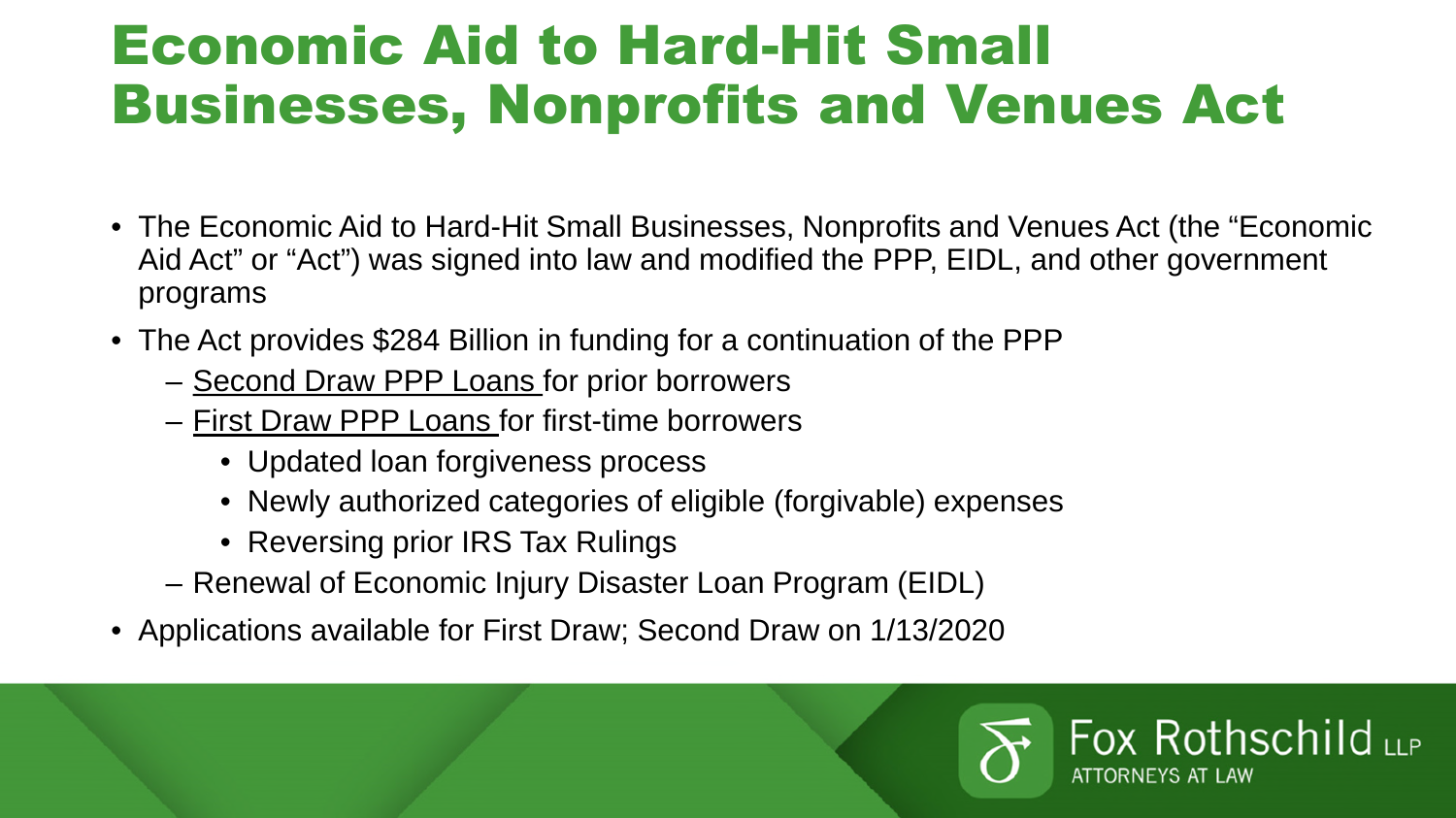## Second Draw PPP Loan: Terms

#### • Loan Term:

- 5 year term at 1% interest
- No collateral, no personal guaranty
- Covered Period between 8 and 24 weeks at the election of the borrower
- Affiliation rules apply
- Maximum Loan Amount: Lesser of \$2 Million or 2.5X average total monthly payroll costs during, at applicant's option, the 1 year period before the date on which the loan is made or 2019 calendar year
	- \$2 Million Max Loan or 3.5X for Hospital Industry
	- \$4 Million aggregate maximum for corporate groups (affiliates)
- For full forgiveness, Borrowers must spend a minimum of 60% of proceeds on payroll costs and 40% eligible expenses

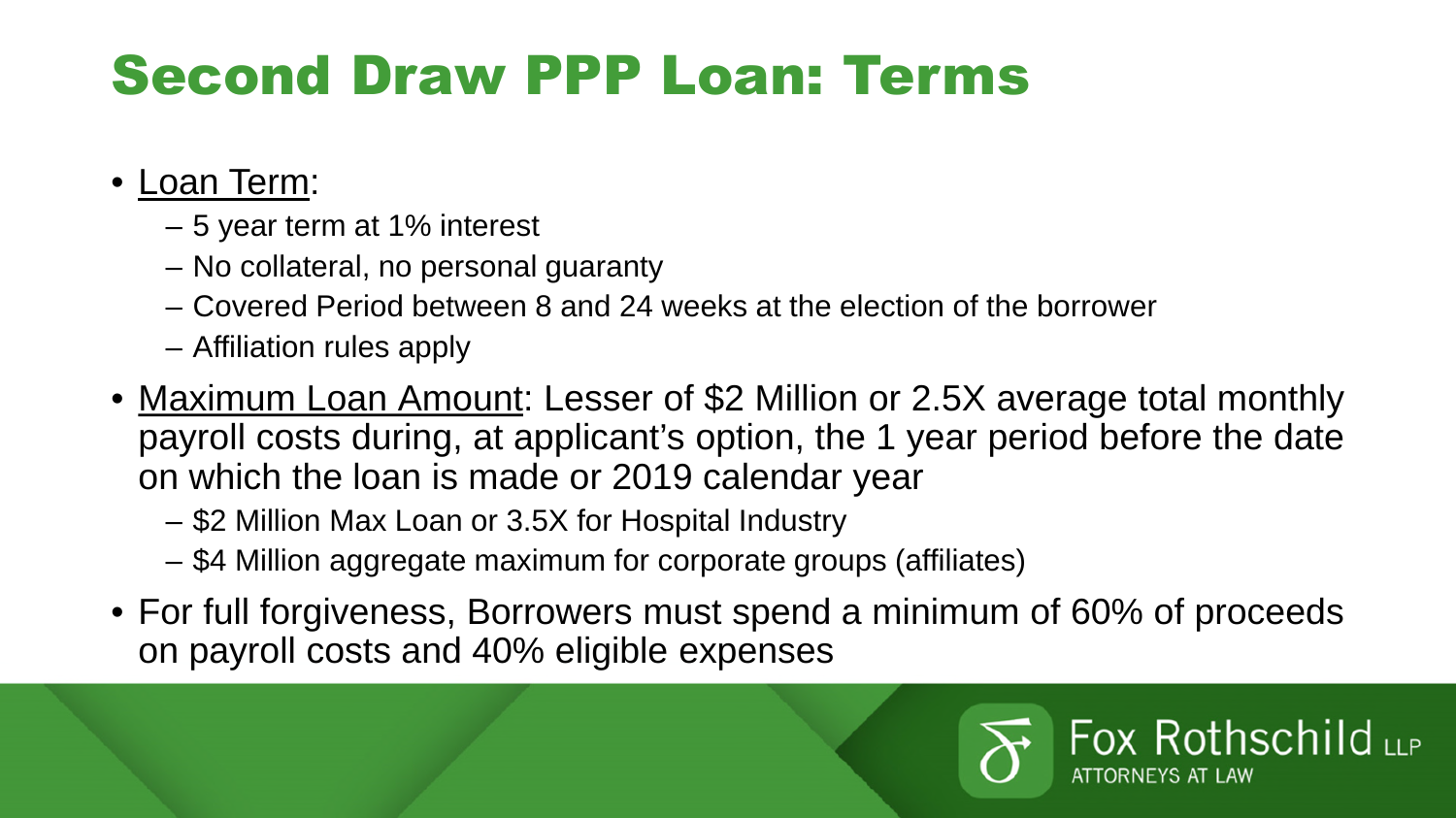## Second Draw PPP Loan: Eligibility

- 1. Received a 1<sup>st</sup> Draw PPP Loan and used or will use proceeds before receipt of 2<sup>nd</sup> Draw PPP loan funds
- 2. Business, together with its affiliates, employs 300 or fewer employees
	- Borrowers with NAICS code beginning 72 (restaurant or hospitality sector) are eligible if employ not more than 300 employees per location
- 3. Experienced a 25% reduction of gross receipts in one quarter of 2020 when compared to the same quarter of 2019
- 4. Not permanently shutdown

Eligible Businesses: Corps, LLCs, nonprofits, self-employed workers, independent contractors, sole proprietors, veterans' orgs., Tribal business concerns, housing cooperatives\*, news organizations\*, 501(c)(6)\*

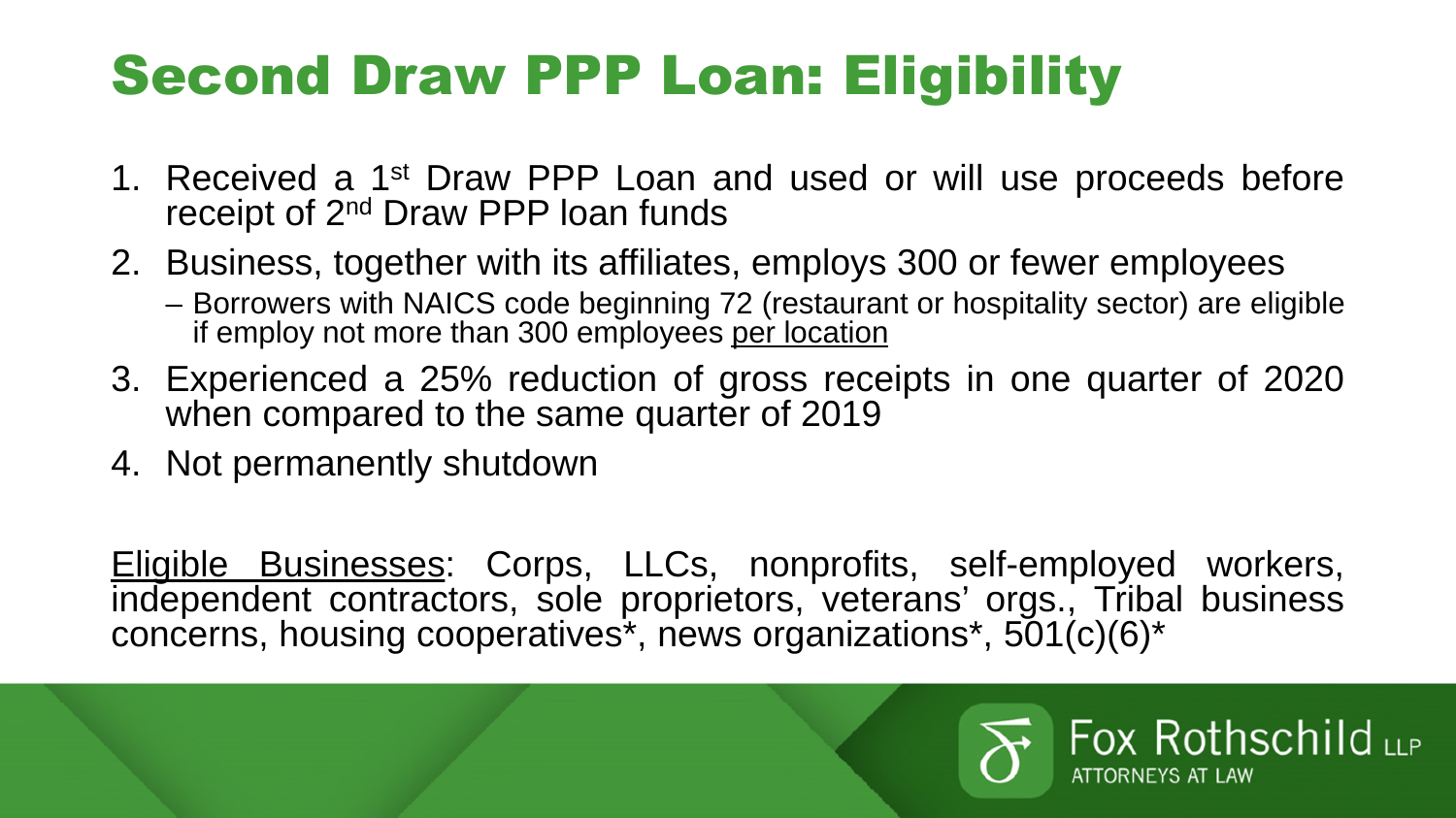#### Second Draw PPP Loan: Gross Receipts

- Applicants Operating in 2019: Must demonstrate that it had gross receipts during the first, second, third or fourth quarter of 2020 that were at least 25% lower than the gross receipts during the same quarter in 2019
	- Applicants are able to choose the relevant quarter
	- Quarters are based on calendar quarters
- Applicants NOT Operating in 2019: Must have been in businesses on Feb. 15, 2020 and demonstrate gross receipts during the second, third, fourth quarter of 2020 that were at least 25% lower than the gross receipts during the first quarter of 2020

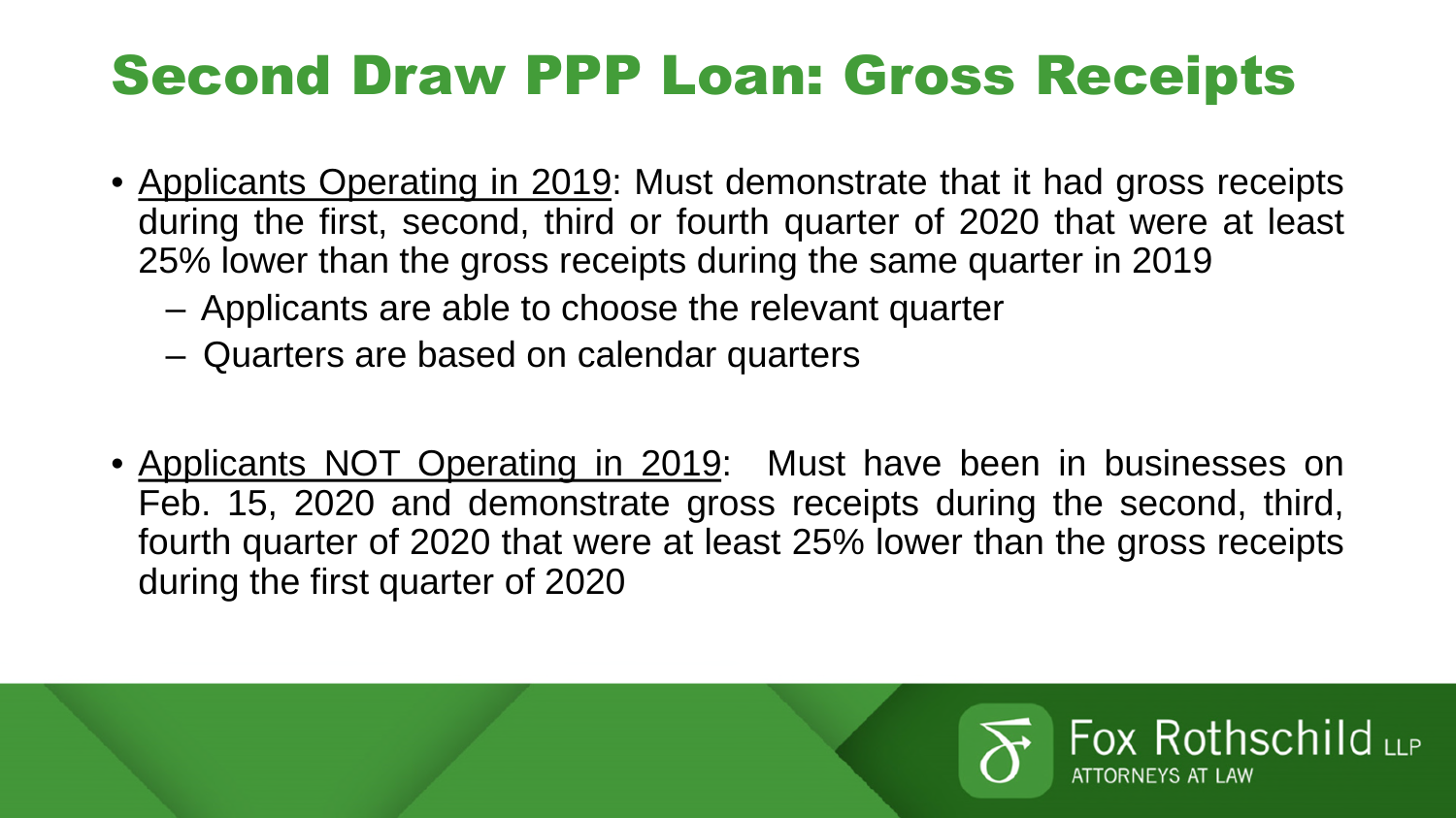#### Second Draw PPP Loan: Gross Receipts

- Gross Receipts: Includes all revenue in whatever form received or accrued (in accordance with your accounting method) from whatever source, including sales of products/services, interest, dividends, rent, royalties, fees and commissions
	- Does not include amounts received from First Draw PPP Loan
	- Gross receipts are aggregated with affiliates
	- Determine whether accrual or cash accounting
	- Special rules for applicants that have acquired other businesses
- Loans of Less than \$150K: When applying, applicants must certify that they had a 25% reduction in gross receipts, but must submit supporting documentation on or before submitting an application for loan forgiveness

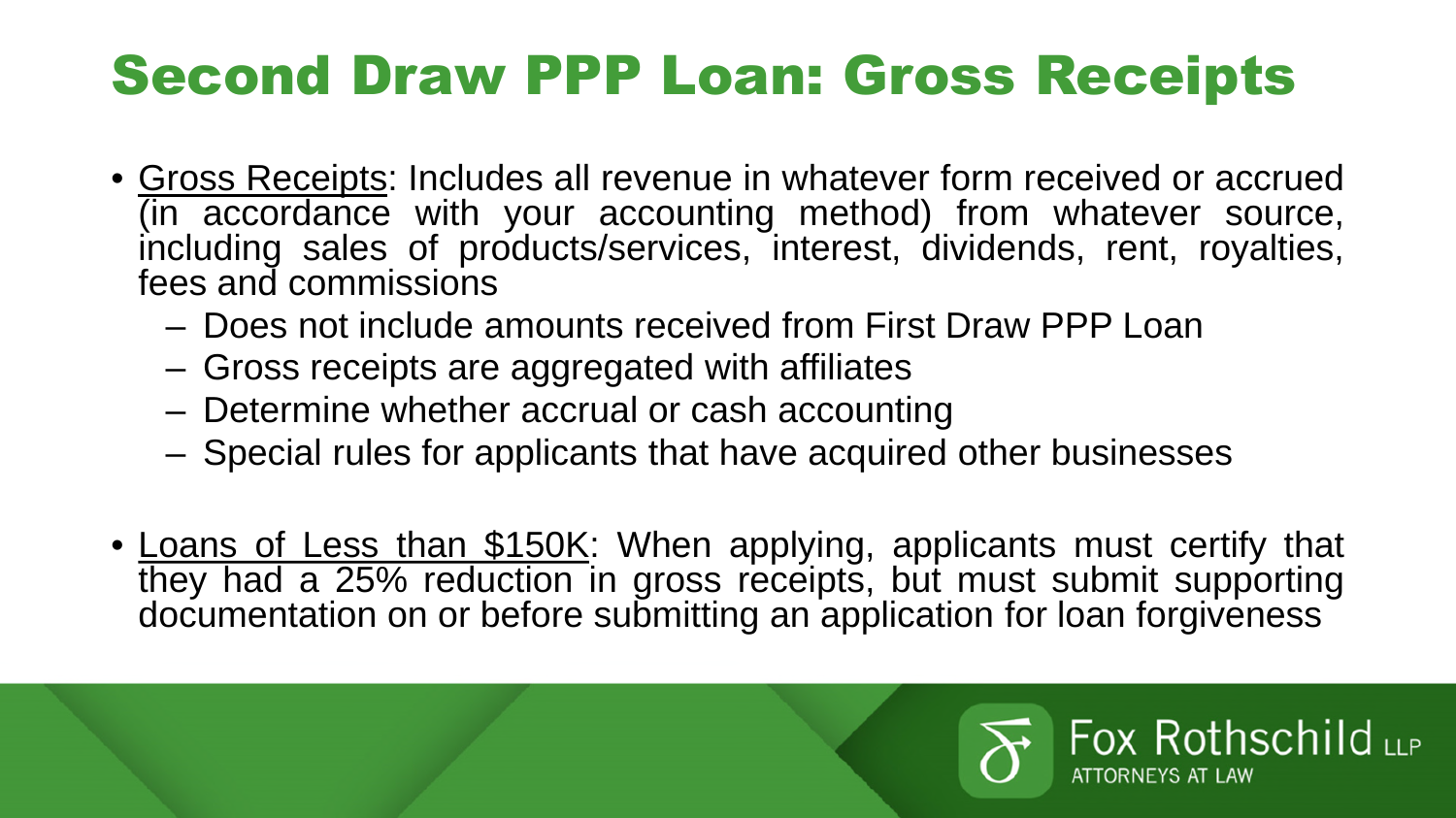# Second Draw PPP Loan: Application

Applicant must certify that:

- Current economic uncertainty makes the loan request necessary to support ongoing operations
- Borrower and its affiliates had a reduction in gross receipts in excess of 25%
	- Loans greater than \$150,000, must provide documentation when applying
	- Loans less than \$150,000, Borrowers must certify reduction
- Before 2<sup>nd</sup> PPP Loan is disbursed, will have used the full amount (and any increase) of First Draw Loan
- Has not received a Shuttered Venue Operating Grant

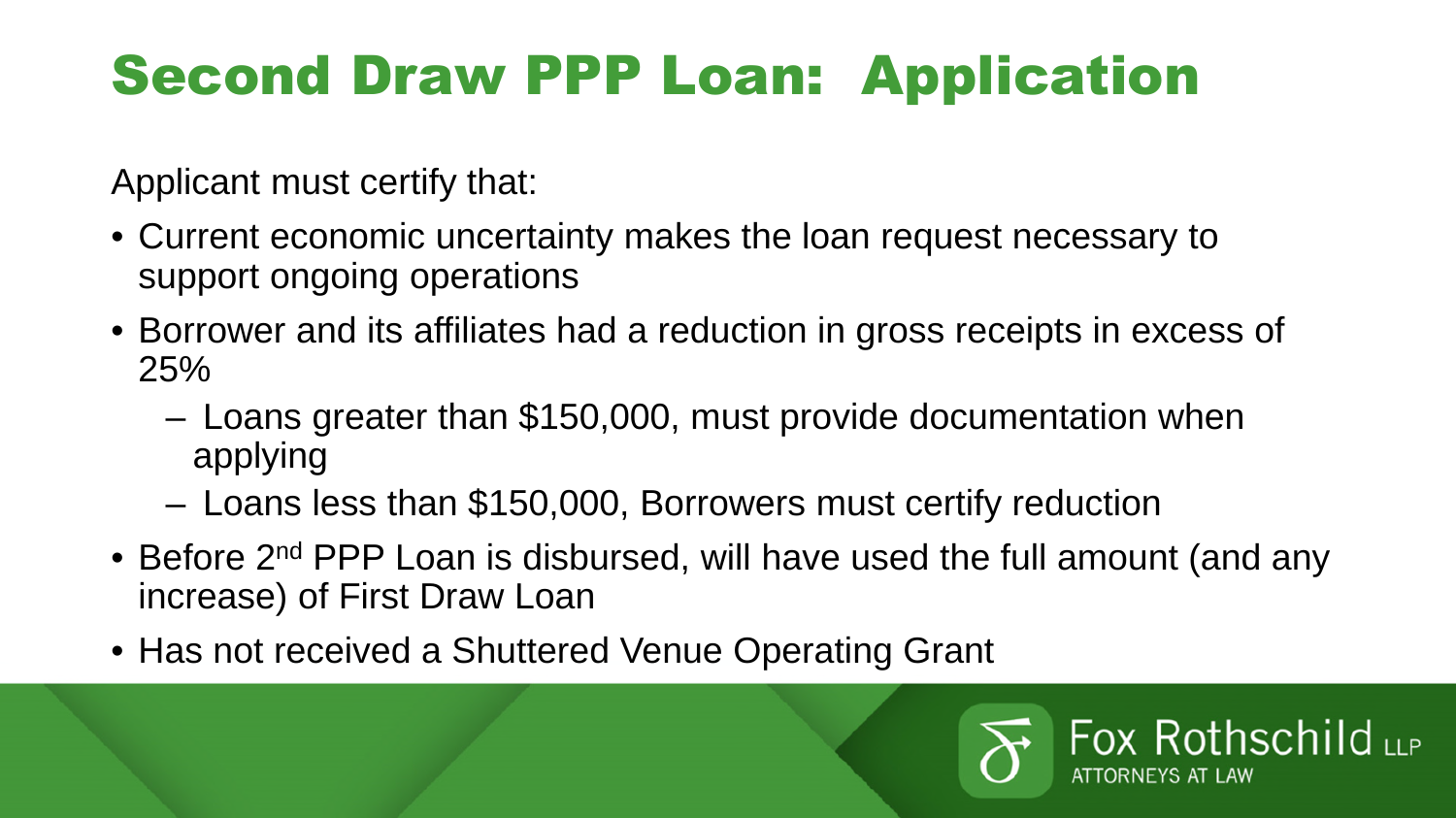# First Draw PPP Loan: Eligibility

- Businesses that did not receive a PPP loan during the first round will be eligible to participate subject to the original program requirements, unless modified by the Economic Aid Act
- Notable Program Conditions:
	- Covered Period between 8 and 24 weeks at the election of the borrower
	- Maximum Loan Amount of \$10 Million or 2.5X average monthly payroll
	- Not more than 500 employees (exceptions for NAICS code 72)
	- No gross-receipts reduction tests
	- Affiliation rules apply
	- Must have been operating on February 15, 2020
- May not receive a PPP Loan and Shuttered Venue Operator Grant

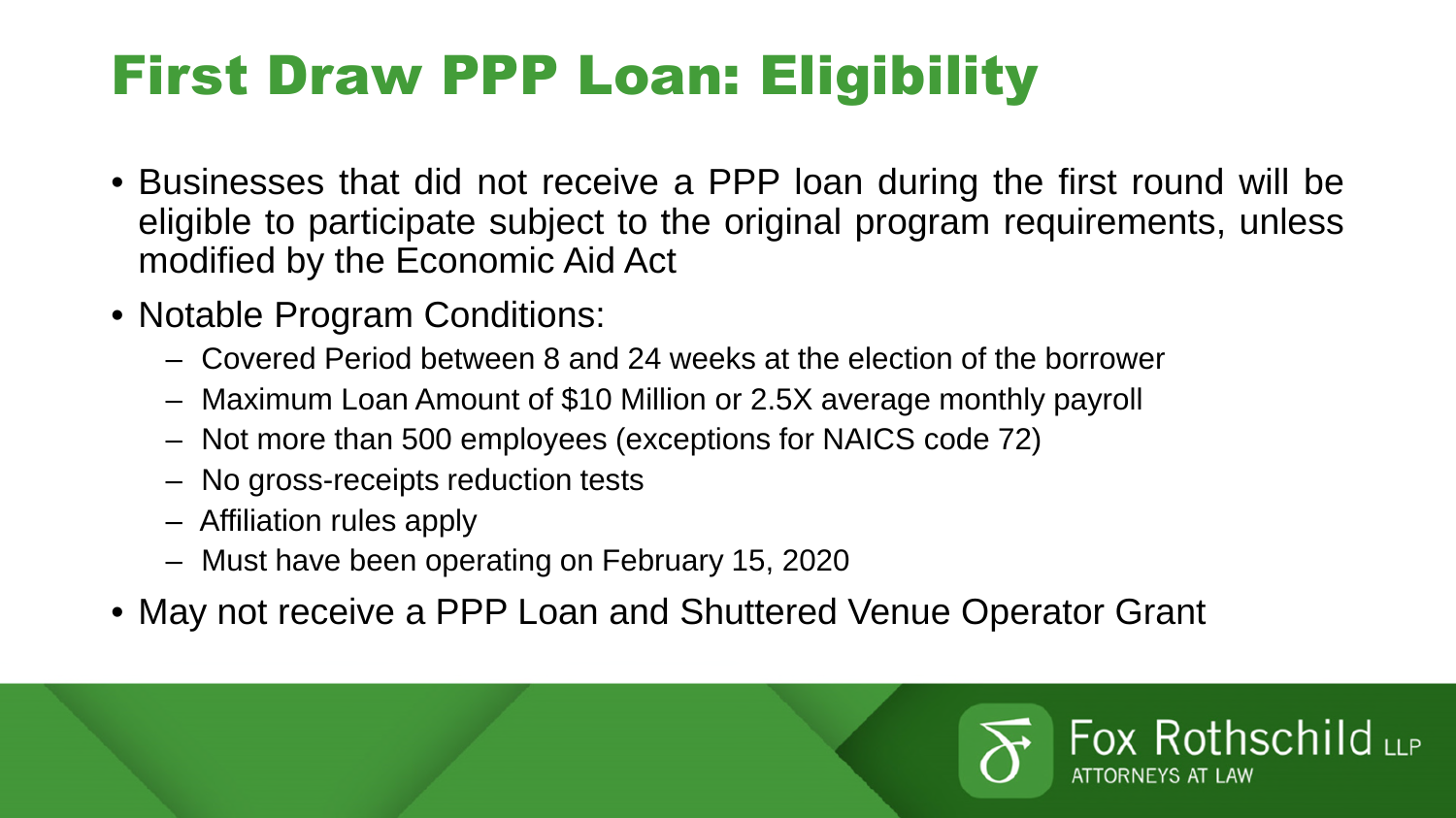# Loan Forgiveness & Covered Period

- Forgiveness Amount equal to costs incurred/expenditures made during Covered Period:
	- Payroll Costs; Rent Obligations, covered mortgage interest payments; utility payments
	- Operations Expenditures\*
	- Property Damage\*
	- Supplier Costs\*
	- Worker Protection Expenditure\*
- Historically costs incurred or expenditures made during Covered Period
- Covered Period: Beginning on loan origination date and ending on the date selected by borrower that occurs between 8 and 24 weeks after origination
- For full forgiveness, Borrowers must spend a minimum of 60% of proceeds on payroll costs and 40% eligible expenses

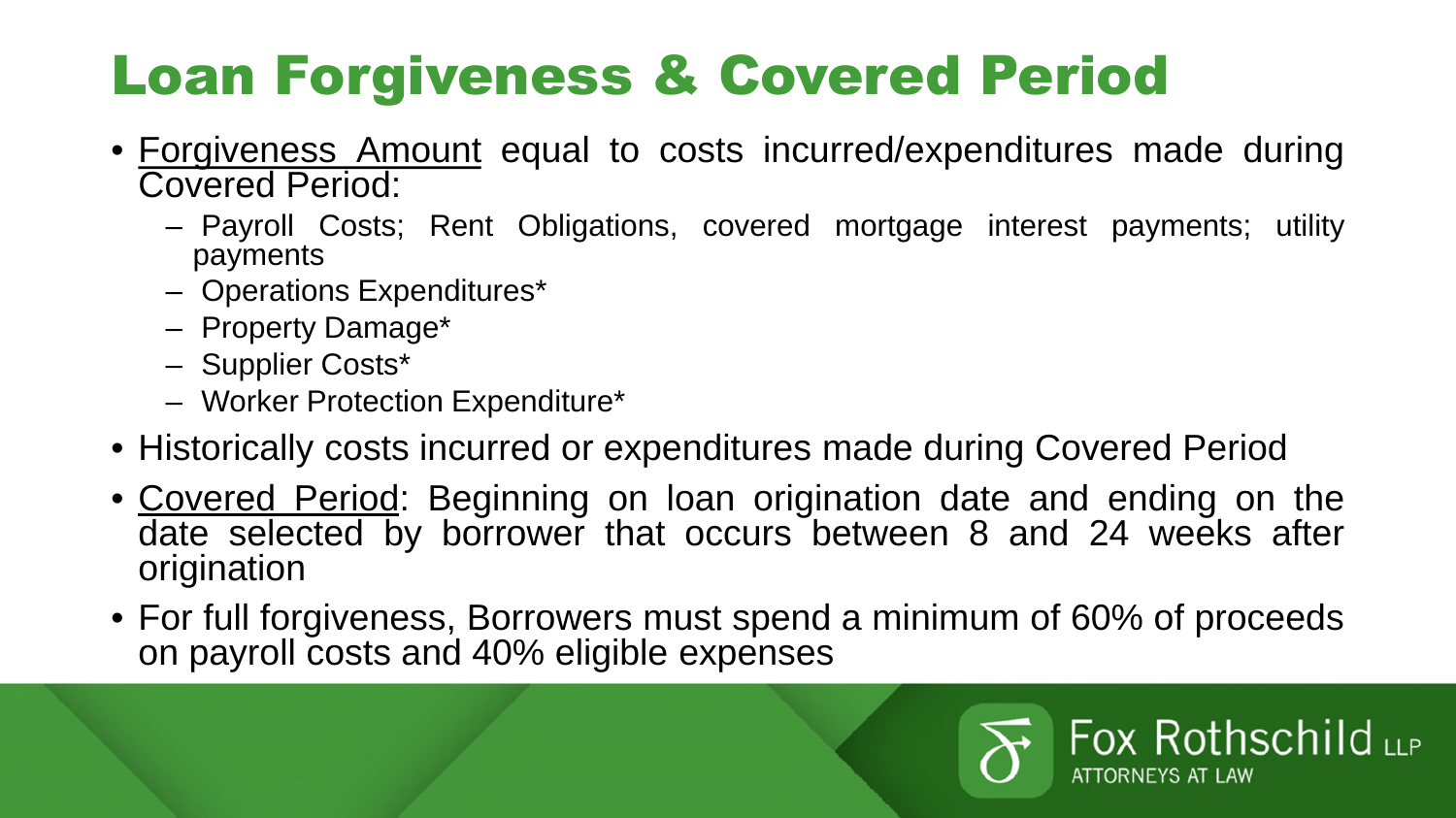## Forgiveness Amount – Expanded Uses

- Payroll Costs; Rent, covered mortgage interest payments; utility payments
- *New -* Operations Costs:
	- Any payment for any business software or cloud computing that facilitates business operations (accounting and HR)
	- Product or service delivery
	- Processing payment and Sales and billing functions
	- Tracking of payroll expenses
	- Tracking of supplies, inventory, records and expenses
- *New -* Property Damage: Costs related to property damage due to disturbances that occurred during 2020 that are not covered by insurance

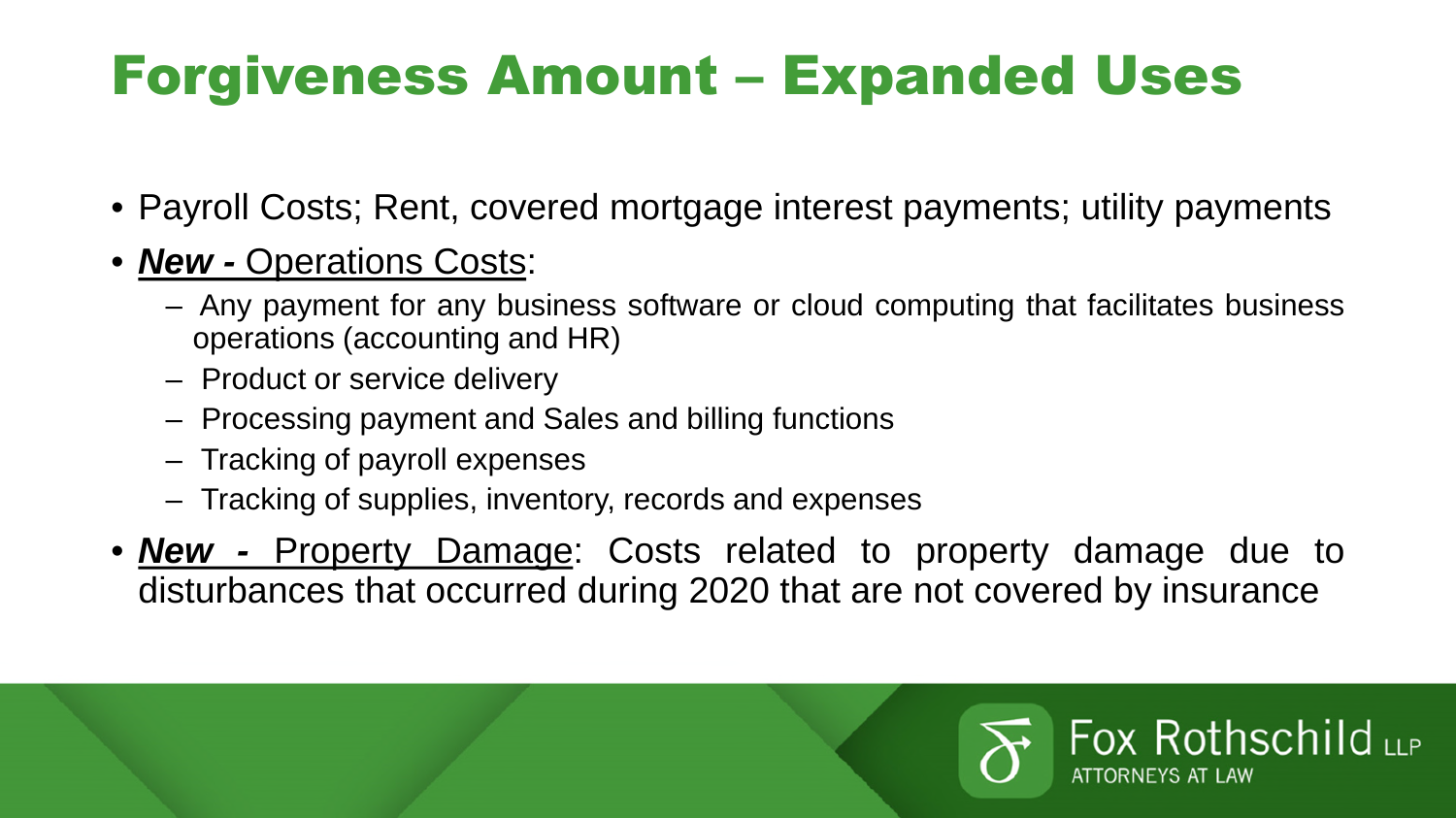## Forgiveness Amount – Expanded Uses

- **New -** Supplier Costs: Expenditures pursuant to a contract, or purchase order for goods in effect prior to receiving the loan that are essential to the borrower's operations at the time the expenditure was made– Costs of perishable goods can be made before or during the Covered Period
- Worker Protection Expenditures
	- Operating or capital expenditures to facilitate PPE and adaptive investments to help borrowers comply with federal health and safety guidelines or equivalent state and local guidance related to COVID-19
	- Purchase, maintenance, or renovation that expands:
		- (i) Drive-thru window facilities,
		- (ii) indoor/outdoor air ventilation or filtration systems,
		- (iii) physical barriers,
		- (iv) expansion of indoor/outdoor space, and
		- (v) health screening capabilities

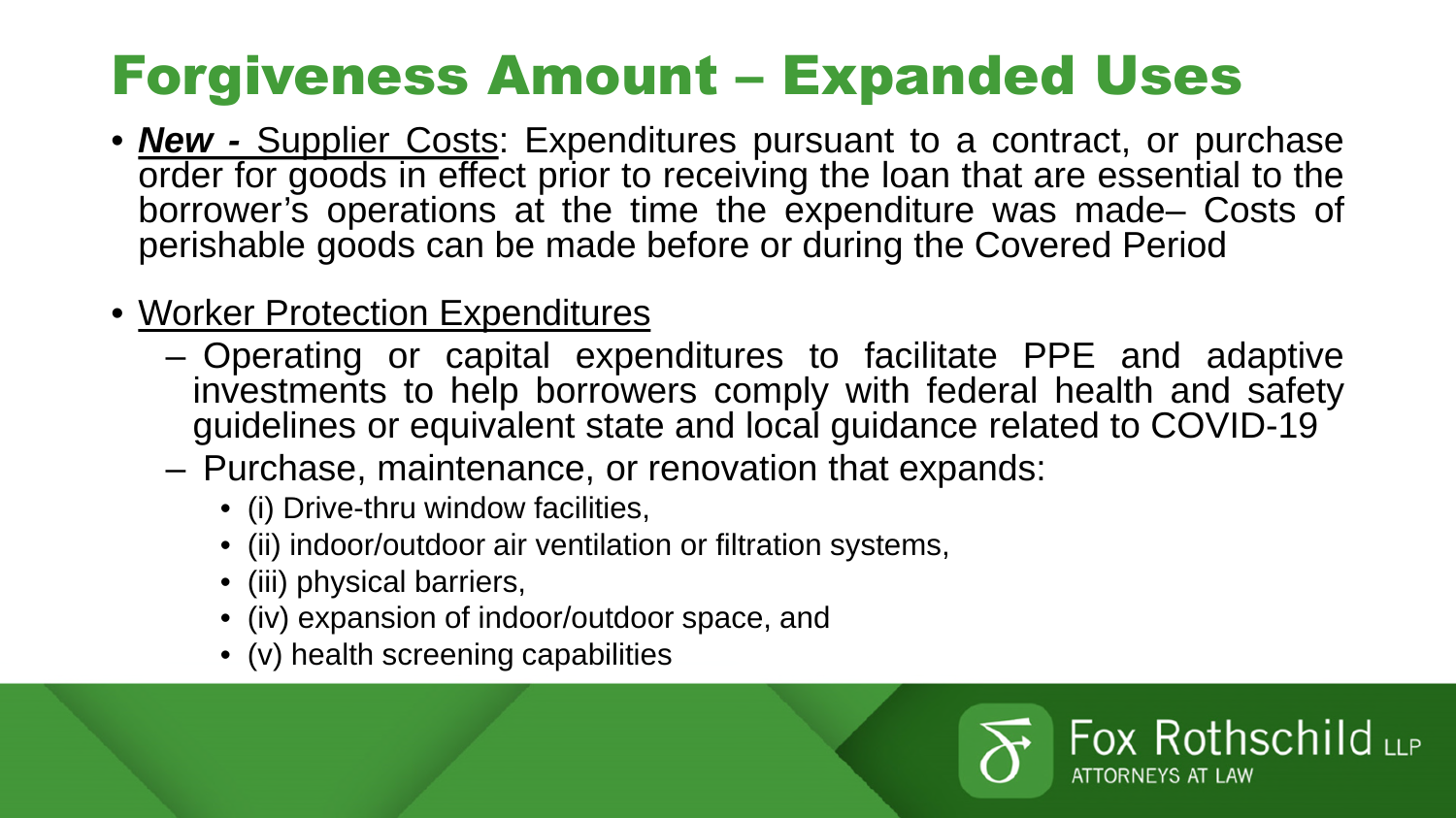# Loan Forgiveness & Simplified Application

Loans up to \$150,000: Borrower shall submit a 1-page certification that provides:

- 1. The number of employees retained due to PPP
- 2. Estimated amount of loan spent on payroll expenses, and
- 3. Total loan value
- Borrower to retain employment records for a period of four years
- SBA Reserves the right to audit
- Loans of \$2 Million or More
	-
	- Process Remains Unchanged Loan Necessity Questionnaire

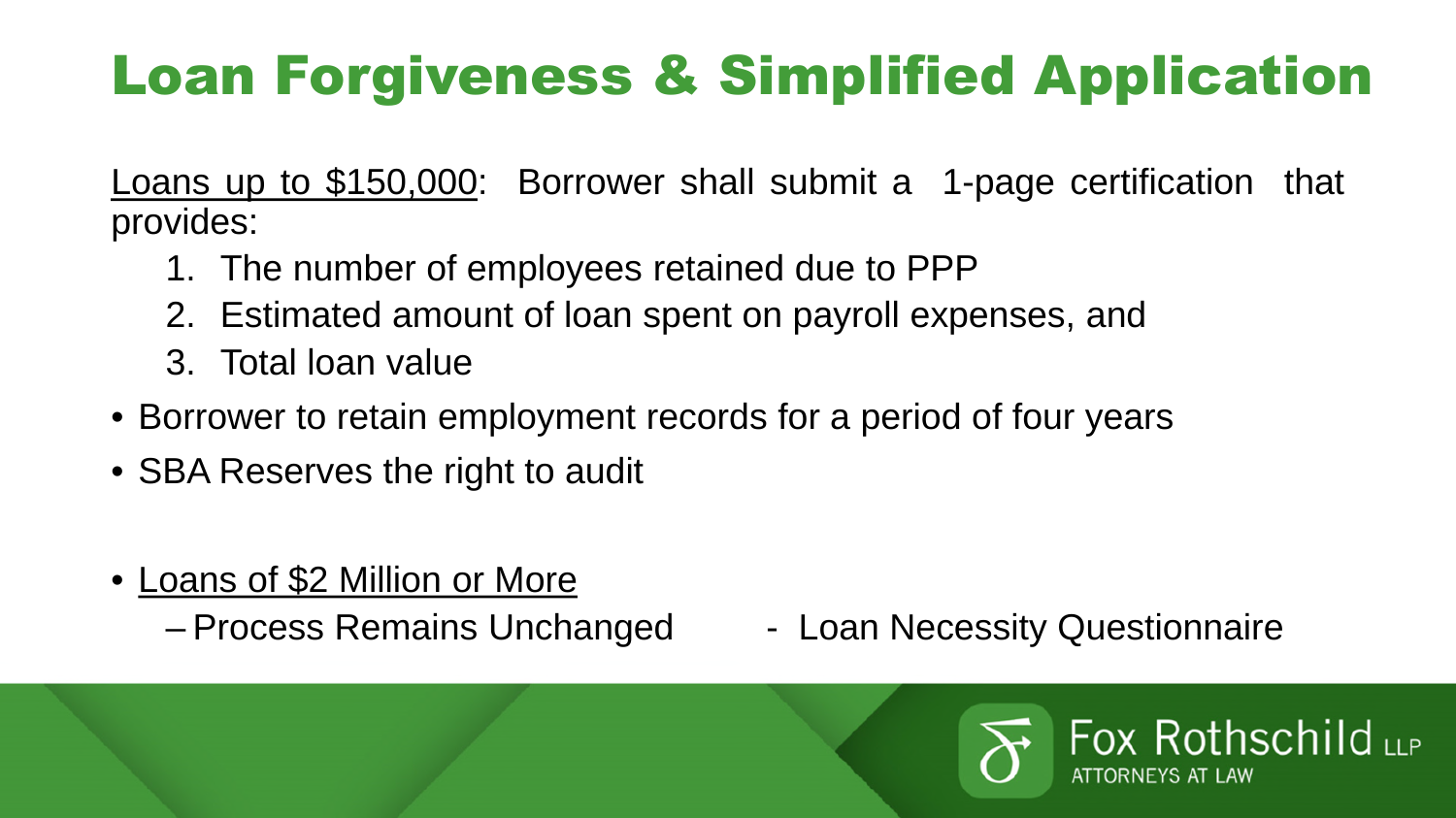#### Changes Impacting Current & Future Borrowers

#### Tax Considerations:

- 1. The amount of loan forgiveness is not taxable income; and
- 2. Deductible expenses paid with forgiven PPP proceeds will remain tax-deductible
- \*\**State specific tax concerns should be evaluated\*\**

#### Economic Injury Disaster Loan

- *Revised:* EIDL Grant shall no longer reduce PPP Loan Forgiveness
- SBA will automatically remit a reconciliation payment to the PPP lender for the previously-deducted EIDL Advance plus interest-Borrowers that already received forgiveness that was reduced by an EIDL Loan are not required to request the reconciliation payment

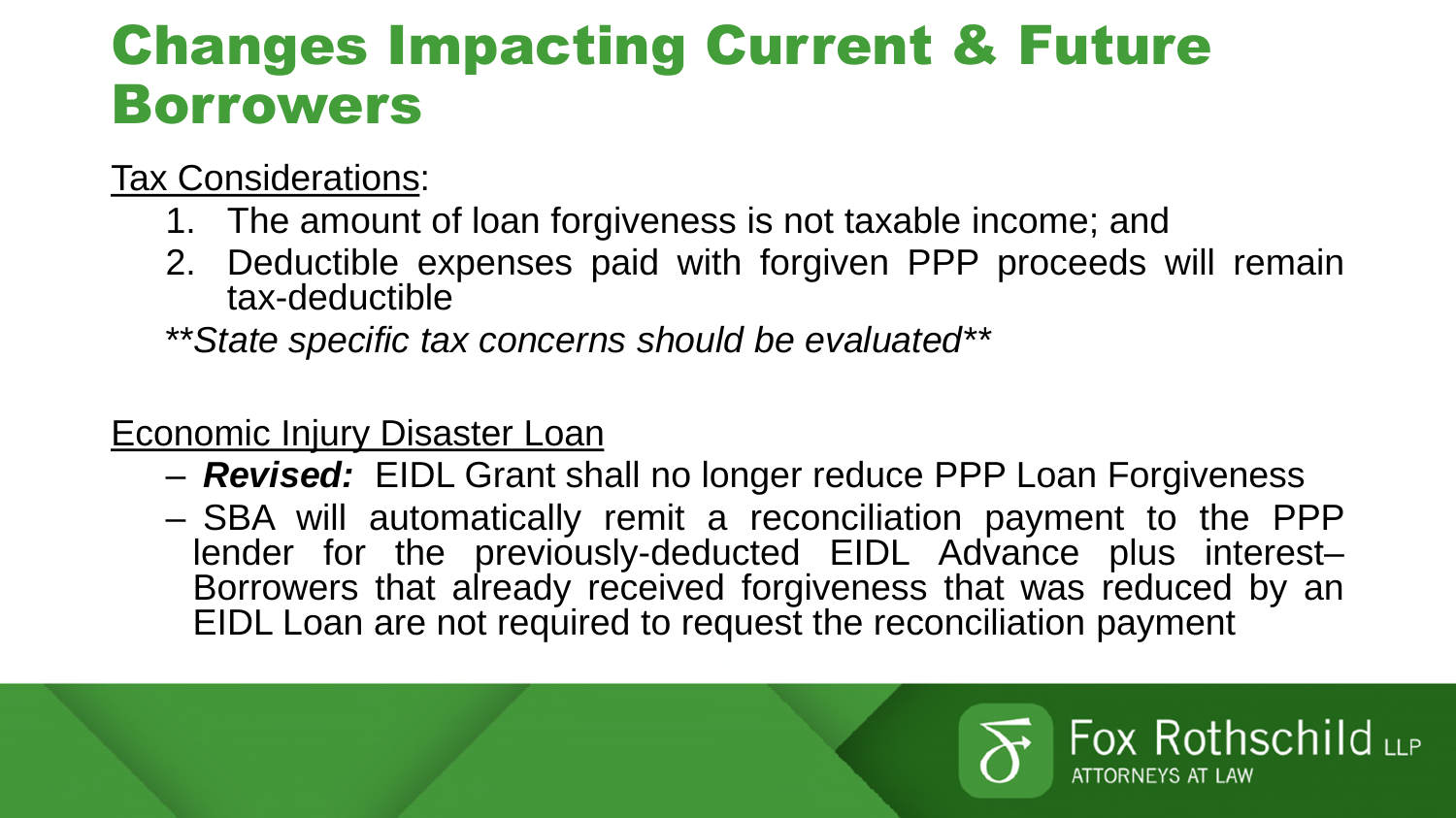## Changes Impacting Current Borrowers

- 1<sup>st</sup> Draw PPP Borrowers who have not yet received forgiveness and who returned amounts disbursed, or did not accept the full approved loan amount, may reapply for a loan for an amount equal to the difference between the amount retained and the maximum amount available
- Borrowers whose loan calculations have increased based on revised guidance will now have the ability to work with their lenders to increase their loan value
	- *Exception:* Borrowers who have already received forgiveness are not eligible for new benefits retroactively; May apply for 2<sup>nd</sup> Draw Loan

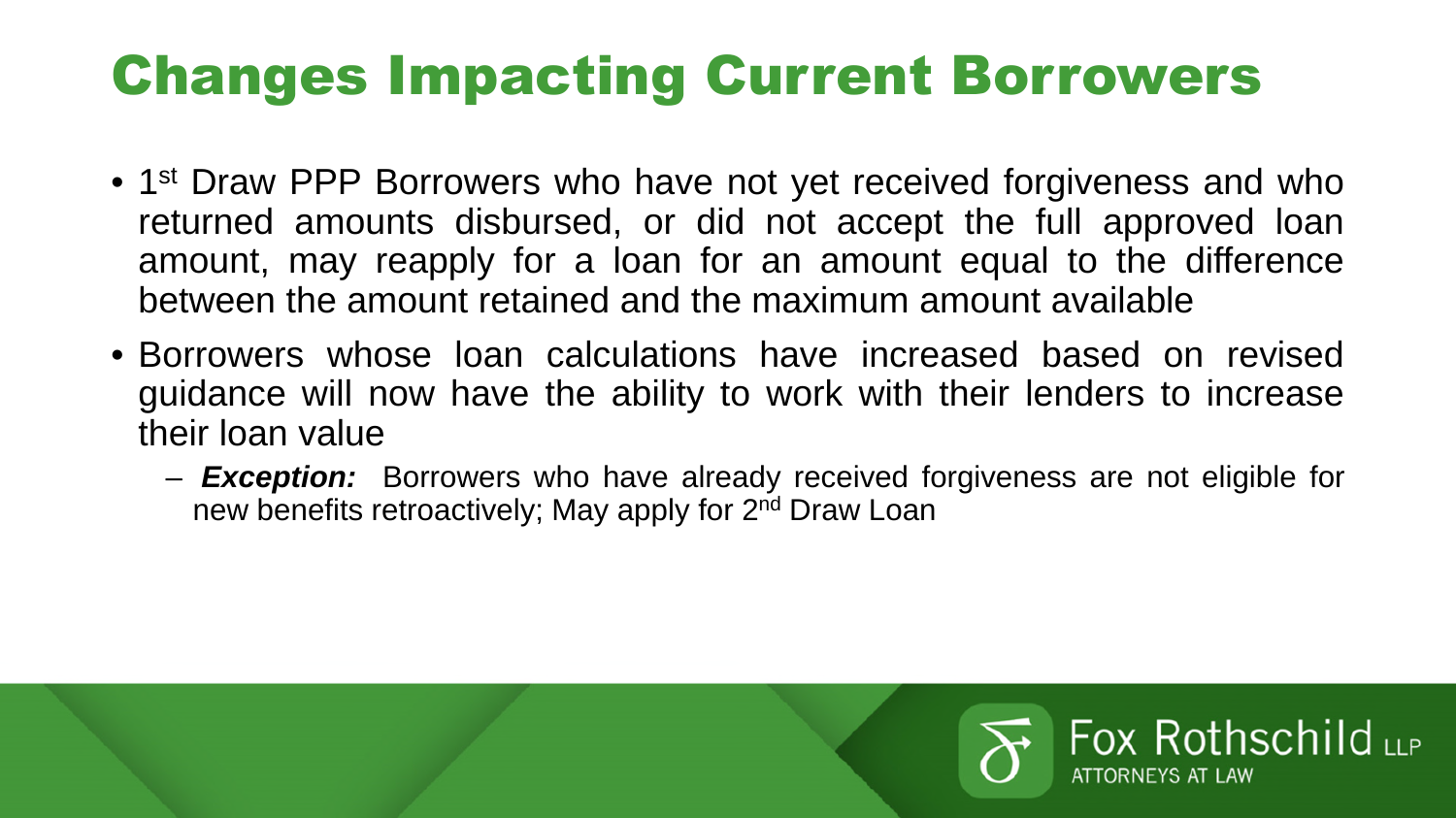# Economic Injury Disaster Loan Program

#### EIDL Grant (Advance)

- EIDL grants are not taxable income and businesses will not forgo a tax deduction for qualified expenses paid for with EIDL funds
- \$1,000 per employee with a maximum grant of \$10,000
- If you previously applied for an EIDL Grant and did not receive the full amount, you can reapply for the balance

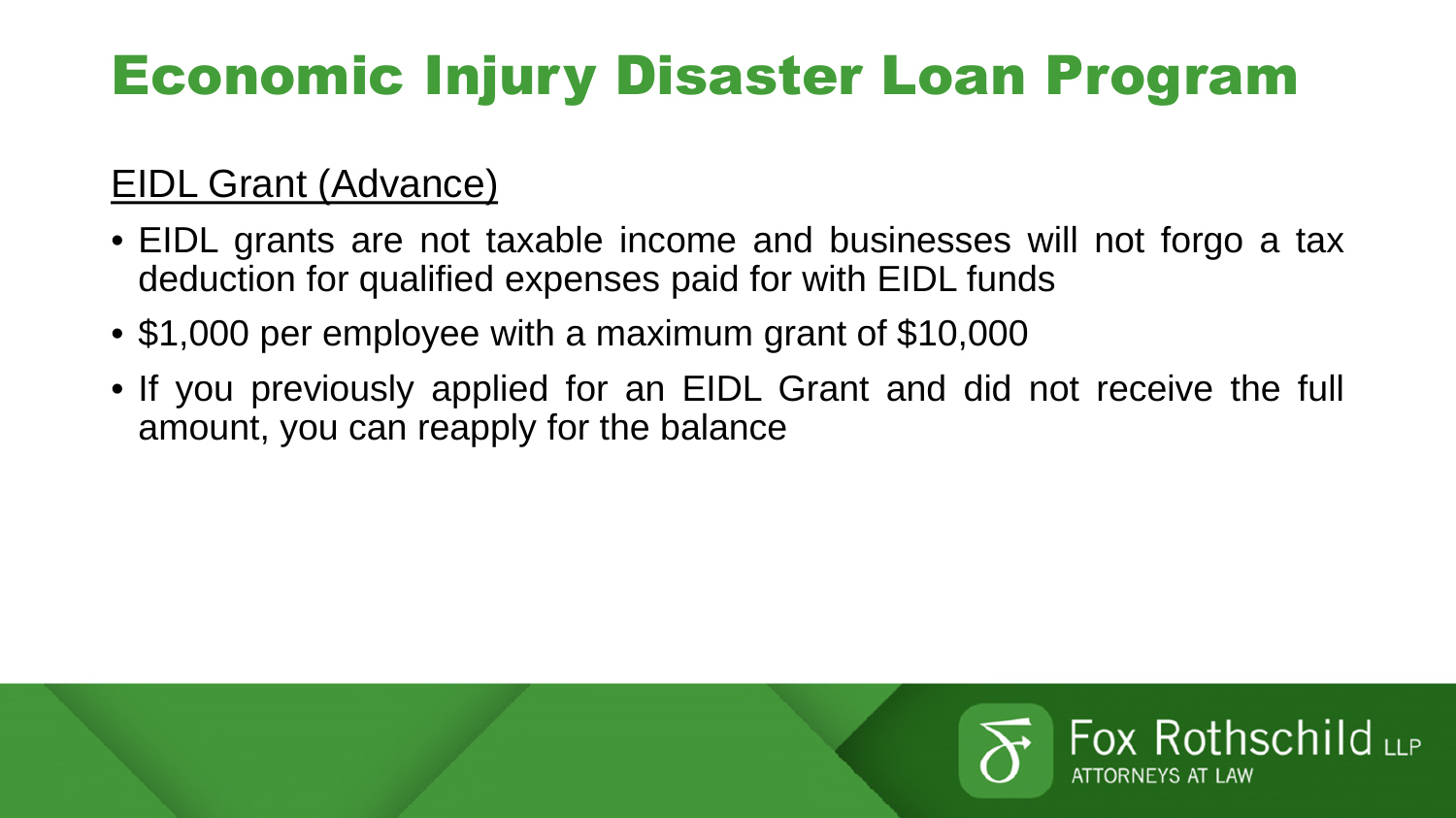# Economic Injury Disaster Loan Program

#### EIDL Loans

- Working capital and operating expenses (including the continuation of health care benefits, rent, utilities, and fixed debt payments)
- 30 year term at 3.75%. Loans of \$25,000 or more require collateral
- Applications for EIDL Grant/Loan extended through December 31, 2021
- Historically capped at \$150,000
- May receive PPP and EIDL, but no "double-dipping"
- SBA will issue guidance on the process for applying for additional funds if used all PPP and EIDL proceeds